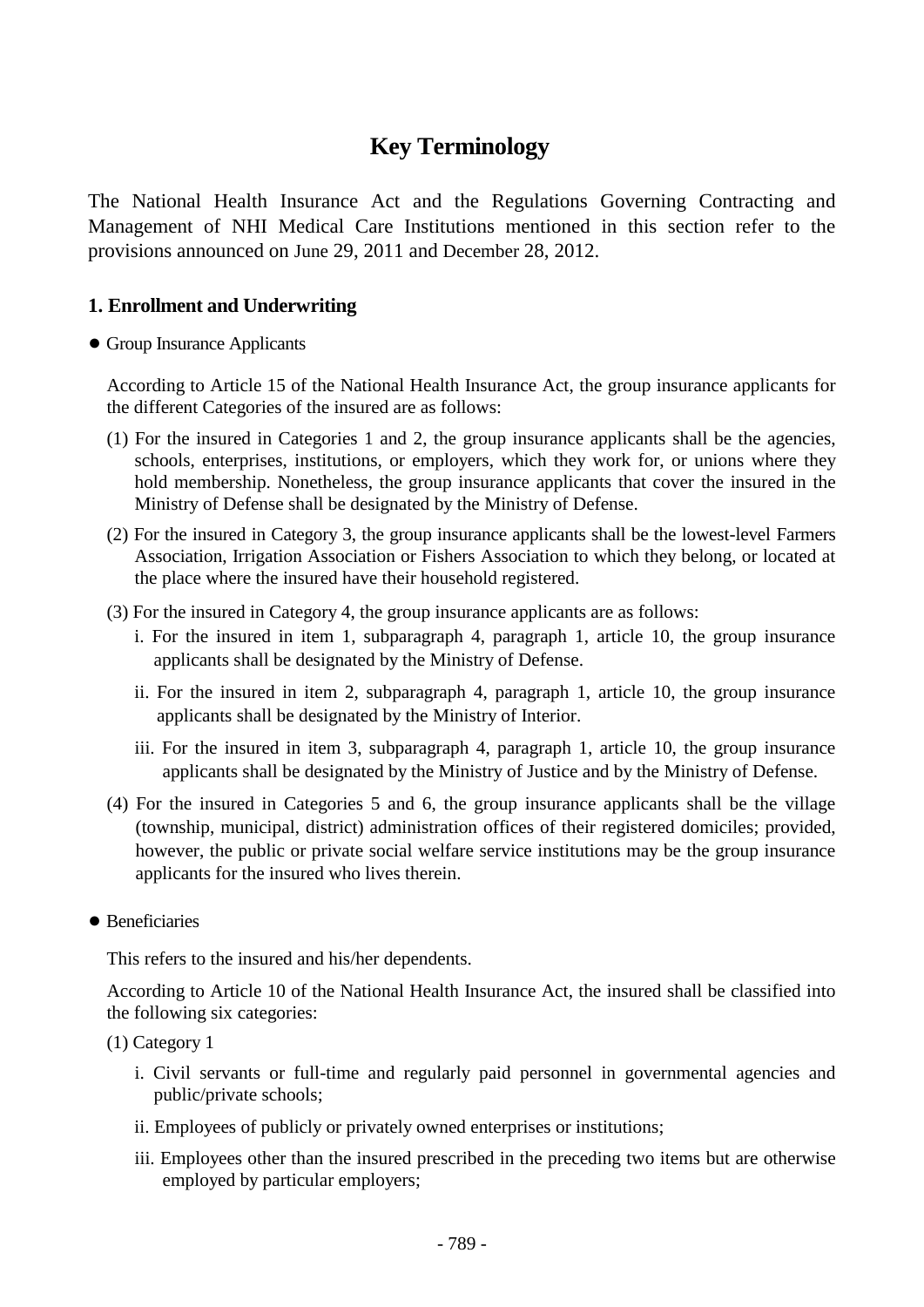- iv. Employers or self-employed owners of business;
- v. Independently practicing professionals and technicians.

#### (2) Category 2

- i. Members of an occupational union who have no particular employers, or who are self-employed;
- ii. Seamen serving on foreign vessels who are members of the National Seaman's Union or the Master Mariners' Association.
- (3) Category 3
	- i. Members of the Farmers' Association or the Irrigation Association, or workers aged over fifteen who are actually engaged in agricultural activities;
	- ii. Class A members of the Fishers Association who are either self-employed or have no particular employers, or workers aged over fifteen who are actually engaged in fishery activities.

(4) Category 4

- i. Military servicemen whose compulsory service terms are over two months or who are summoned to serve in military for more than two months, military school students who receive grants from the government, military servicemen's dependents who lost their support recognized by the Ministry of Defense, and military decedent's families who are receiving pensions due to the death of their decedents.
- ii. Men at age for enlisting in the military, who are currently in military-substitute service.
- iii. Those who are serving sentences in correctional institutions or receiving punishments from police and military court-martial. However, this is not applicable to those who are serving sentences of less than two months or are under parole.
- (5) Category 5

Members of a household of low-income families as defined by the Social Support Law.

#### (6) Category 6

- i. Veterans, household representatives of survivors of veterans;
- ii. Representatives or heads of household other than the insured or their dependents prescribed in subparagraphs 1 to 5 and the preceding item of this subparagraph.

The standard for identification and qualification of the workers actually engaged in agricultural activities under item (1) of subparagraph 3 and the workers actually engaged in fishery activities under item (2) of subparagraph 3 shall be established jointly by the central agricultural competent authority and the Competent Authority.

According to Article 2 of the National Health Insurance Act, dependents refers to:

- (1) The insured's spouse who is not employed.
- (2) The insured's lineal blood ascendants who are not employed.
- (3) The insured's lineal blood descendants within second degree of relationship who are either under twenty years of age and not employed, or are over twenty years of age but incapable of making a living, including those who are in school without employment.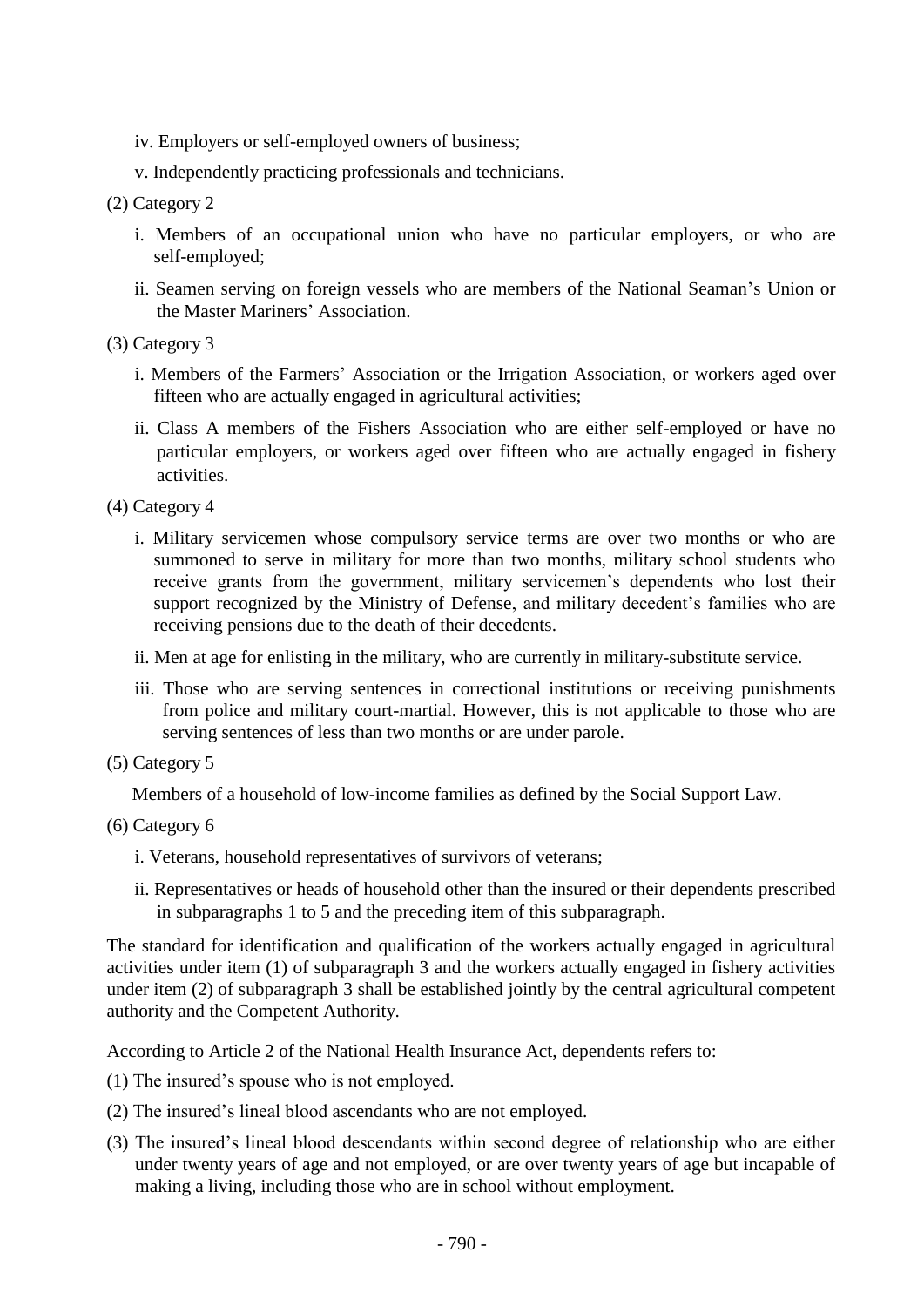- The Insured Payroll-Related Amount
	- (1) According to Article 19 of the National Health Insurance Act:

The insured payroll-related amount for the insured in Categories 1 to 3 shall be subject to a grading table drafted by the Competent Authority and be reported to the Executive Yuan for approval.

The minimum in the said Grading Table of insured payroll-related amount shall be equal to the base salary promulgated by the central competent authority in charge of labor affairs. Upon adjustment of the base salary, such minimum shall be adjusted accordingly.

The insured payroll-related amount of the top level of the Grading Table of insured payroll-related amount has to be kept fivefold higher than the amount in the bottom level, and the said Grading Table has to be revised in one month after the basic salary is adjusted. In case that the number of the insured applicable to the highest level of insured payroll-related amount exceeds three percent of the total number of the insured for twelve consecutive months, the Competent authority shall readjust the Grading Table of the insured payroll-related amount to advance a higher level starting from the following month.

- (2) According to Article 20 of the National Health Insurance Act, the insured payroll-related amount for the insured in Categories 1 and 2 is determined on the following basis:
	- i. Employees: the payroll;
	- ii. Employers and self-employed: the business income;
	- iii. Self-employed individuals and independently practicing professionals and technicians: the income from professional practice.

If the insured prescribed in Categories 1 and 2, has no stable income, the insured shall select the proper insured payroll-related amount from the Grading Table of insured payroll-related amount and such insured payroll-related amount shall be examined by the Insurer, who may make adjustment at its own discretion if the insured payroll-related amount is found inappropriate.

- (3) According to Article 22 of the National Health Insurance Act, the insured payroll-related amount applicable to the insured in Category 3 shall be the average amount for those specified under items 2, 3 of subparagraph 1, and subparagraph 2 of paragraph 1, Article 10; provided, that the Insurer may adjust the level of insured payroll-related amount according to the financial viability of the insured and their dependents.
- (4) According to Article 23 of the National Health Insurance Act, the premium of the beneficiaries in Categories 4 to 6 shall be calculated according to the averaged actuarial premium based on the total number of the beneficiaries in accordance with Article 18.
- The Average Insured Payroll-Related Amount

The Average Insured Payroll-Related Amount is calculated as follows:

Total of (amount for different types of premium base  $\times$  number of the insured under each category) / Number of the insured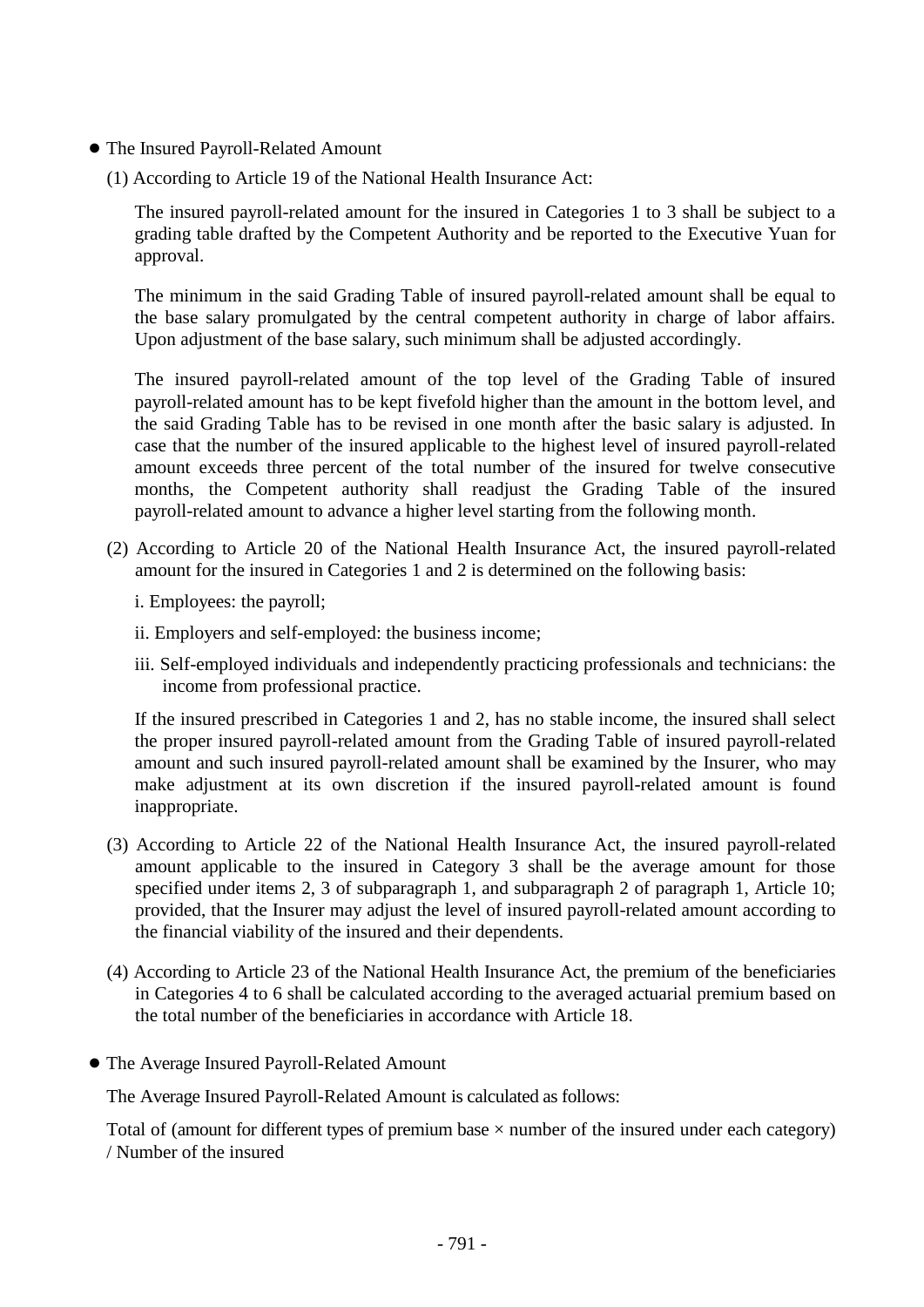## ● NHI Premium Contribution Rates

Beneficiaries under the National Health Insurance program are divided into six categories, and the premium contribution rates to be borne or subsidized by the insured, the group insurance applicant, and the government vary depending on the category of beneficiaries (see table below).

| Category of Beneficiaries |                                                                                                                                                                                                                              |                                  | Contribution Rates (%) |                                  |                  |
|---------------------------|------------------------------------------------------------------------------------------------------------------------------------------------------------------------------------------------------------------------------|----------------------------------|------------------------|----------------------------------|------------------|
|                           |                                                                                                                                                                                                                              |                                  | The<br><b>Insured</b>  | Group<br>Insurance<br>Applicants | Government       |
| Category 1                | Civil Servants, Voluntary Military<br>Personnel, Government<br>Employees                                                                                                                                                     | The Insured<br>and<br>Dependents | 30                     | 70                               | $\boldsymbol{0}$ |
|                           | Private School Faculty and Staff                                                                                                                                                                                             | The Insured<br>and<br>Dependents | 30                     | 35                               | 35               |
|                           | <b>Employees with Certain</b><br>Employer(s) in Public or Private<br><b>Enterprises or Institutions</b>                                                                                                                      | The Insured<br>and<br>Dependents | 30                     | 60                               | 10               |
|                           | Employers, Self-employed<br><b>Business Owners, Independently</b><br>Practicing Professionals and<br>Technicians                                                                                                             | The Insured<br>and<br>Dependents | 100                    | $\boldsymbol{0}$                 | $\boldsymbol{0}$ |
| Category 2                | <b>Occupational Union Members</b><br>Without Specific Employers,<br>Alien Seamen                                                                                                                                             | The Insured<br>and<br>Dependents | 60                     | $\boldsymbol{0}$                 | 40               |
| Category 3                | Farmers, Fishermen, and Members<br>of Irrigation Associations                                                                                                                                                                | The Insured<br>and<br>Dependents | 30                     | $\mathbf{0}$                     | 70               |
| Category 4                | Military Conscripts, Military<br>School Students on Scholarships,<br><b>Widows of Deceased Military</b><br>Personnel on Pensions, Males<br>Performing Alternative Military<br>Service, Inmates at Correctional<br>Facilities | The Insured                      | $\boldsymbol{0}$       | $\mathbf{0}$                     | 100              |
| Category 5                | Low-income Households                                                                                                                                                                                                        | The Insured                      | $\mathbf{0}$           | $\boldsymbol{0}$                 | 100              |
| Category 6                | Veterans, Household<br>Representatives of Survivors of<br>Veterans                                                                                                                                                           | The Insured                      | $\boldsymbol{0}$       | $\boldsymbol{0}$                 | 100              |
|                           |                                                                                                                                                                                                                              | Dependents                       | 30                     | $\boldsymbol{0}$                 | 70               |
|                           | <b>District-level Residents</b>                                                                                                                                                                                              | The Insured<br>and<br>Dependents | 60                     | $\boldsymbol{0}$                 | 40               |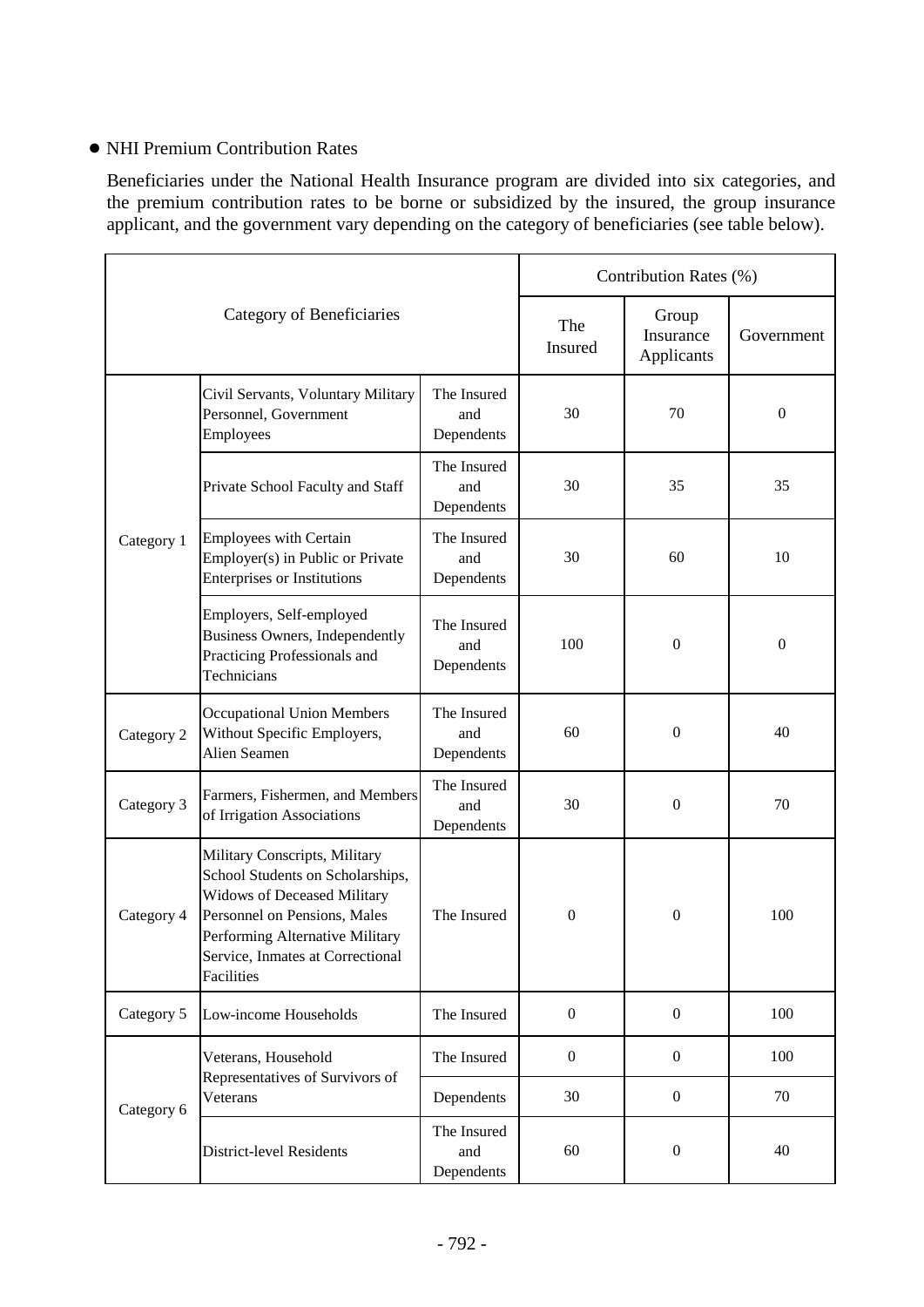The National Health Insurance charges different levels of premium based on the insured payroll-related amount, premium rate, and contribution or subsidy rate. The formula are shown below.

(1) Contribution from the insured and dependents:

i. The insured and dependents in Categories 1 to 3:

The insured payroll-related amount  $\times$  Premium rate  $\times$  Contribution rate  $\times$  (1 + Number of dependents)

ii. Dependents in Item 1 of Category 6:

Average premium  $\times$  Contribution rate  $\times$  Number of dependents

iii. The insured and dependents in Item 2 of Category 6:

Average premium  $\times$  Contribution rate  $\times$  (1 + Number of dependents)

(2) Contribution from group insurance applicants:

The insured payroll-related amount  $\times$  Premium rate  $\times$  Contribution rate  $\times$  (1 + Average number of dependents)

- (3) Contribution from government subsidies:
	- i. The beneficiaries in Items 1 to 3 of Category 1:

The insured payroll-related amount  $\times$  Premium rate  $\times$  Contribution rate  $\times$  (1 + Average number of dependents)

ii. The beneficiaries in Categories 2 and 3:

The insured payroll-related amount  $\times$  Premium rate  $\times$  Contribution rate  $\times$  (1 + Number of dependents)

iii. The insured in Categories 4, 5, and Item 1 of Category 6:

Entirely subsidized by the government

iv. Dependents in Item 1 of Category 6:

Average Premium  $\times$  Contribution rate  $\times$  Number of dependents

v. The beneficiaries in Item 2 of Category 6:

Average Premium  $\times$  Contribution rate  $\times$  (1 + Number of dependents)

When the number of dependents exceeds 3, the payment shall be calculated on the basis of only three dependents. The average number of dependents shall be calculated according to the actual number of dependents of the insured in Items 1 to 3 of Category 1. The average number of dependents is set at 0.61 in 2016.

# **2. Financial Status**

● Premiums Receivable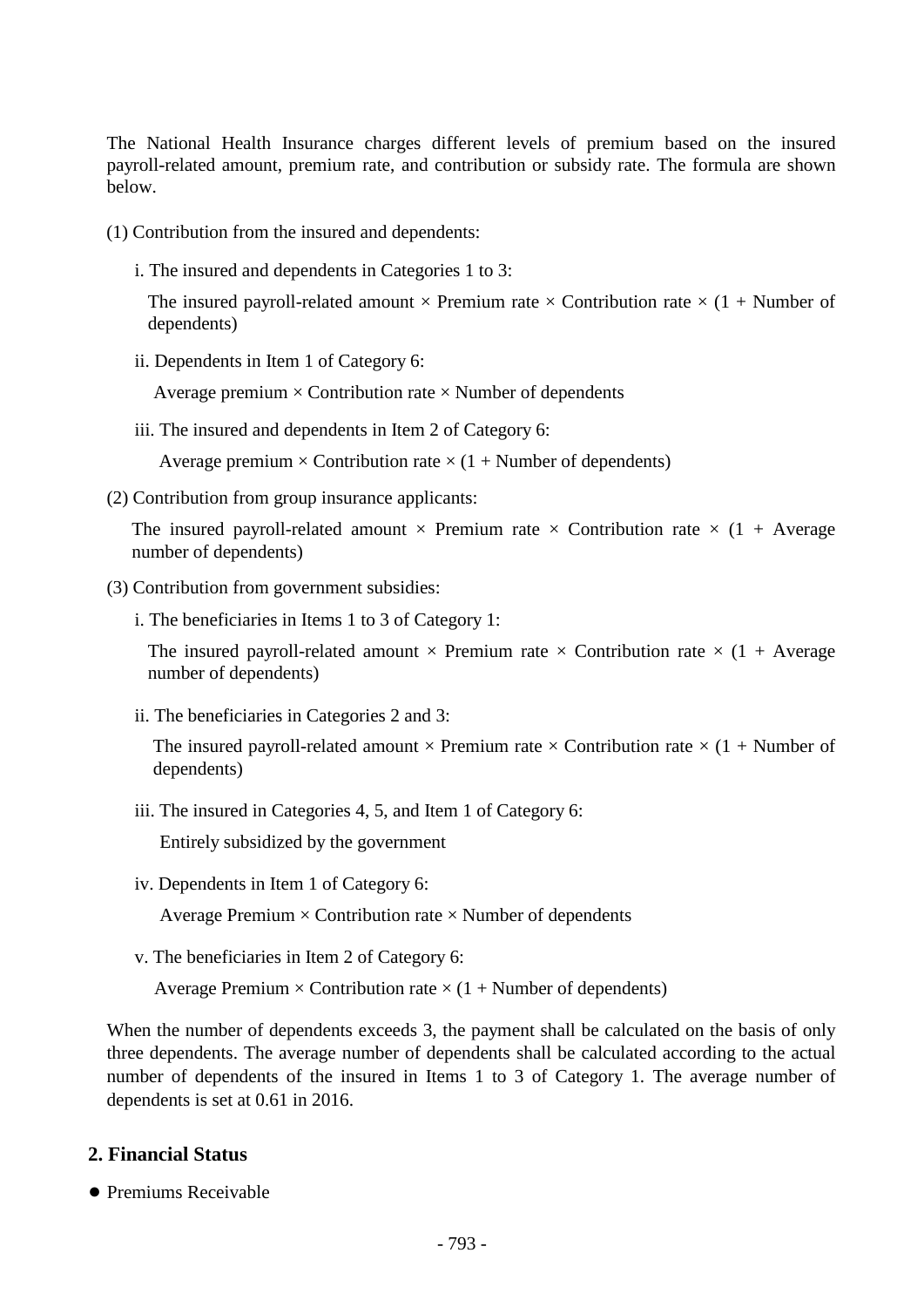This refers to the premium amounts that are receivable with receipt each month (year). They do not include supplementary premiums, the shortage of the 36 percent of the annual health insurance budget, the lowest amount which should be burdened by the government according to law, and delinquency charges receivable.

● Premiums Collected

This refers to the premium amounts that are received with receipt each month (year). They do not include supplementary premiums, the shortage of the 36 percent of the annual health insurance budget, the lowest amount which should be burdened by the government according to law, and delinquency charges collected.

● Collection Rate

(Premiums Collected / Premiums Receivable)  $\times$  100

● Statutory Government Subsidies

This refers to the subsidy amount payable by the government pursuant to Article 27 of the National Health Insurance Act.

● Government Subsidies to Specific Targets

This refers to the separately-budgeted government subsidies for premium payments which were originally payable by the insured or the group insurance applicants pursuant to the National Health Insurance Act.

● Supplementary Premiums

This refers to the premiums collected pursuant to Articles 31 and 34 of the National Health Insurance Act.

● Delinquency Charges

A grace period of fifteen days shall be allowed in case that the group insurance applicants, the insured, or the premium withholder do not pay the premium during the period provided in the National Health Insurance Act. If payment is not made by the end of the grace period, an overdue charge of 0.1 percent of the amount payable shall be levied for each day of delay after the expiry day of the said grace period until the premium is fully paid. The maximum delinquency charge is capped at 15 percent for the group insurance applicants and premium withholder, 5 percent for the insured. Small delinquency charges under a certain amount, as determined by the competent authority, do not have to be paid.

● Collection Rate of Delinquency Charges by Number

(Number of Delinquency Charges Collected / Number of Delinquency Charges)  $\times$  100

● Collection Rate of Delinquency Charges

(Delinquency Charges Collected / Delinquency Charges Receivable)  $\times$  100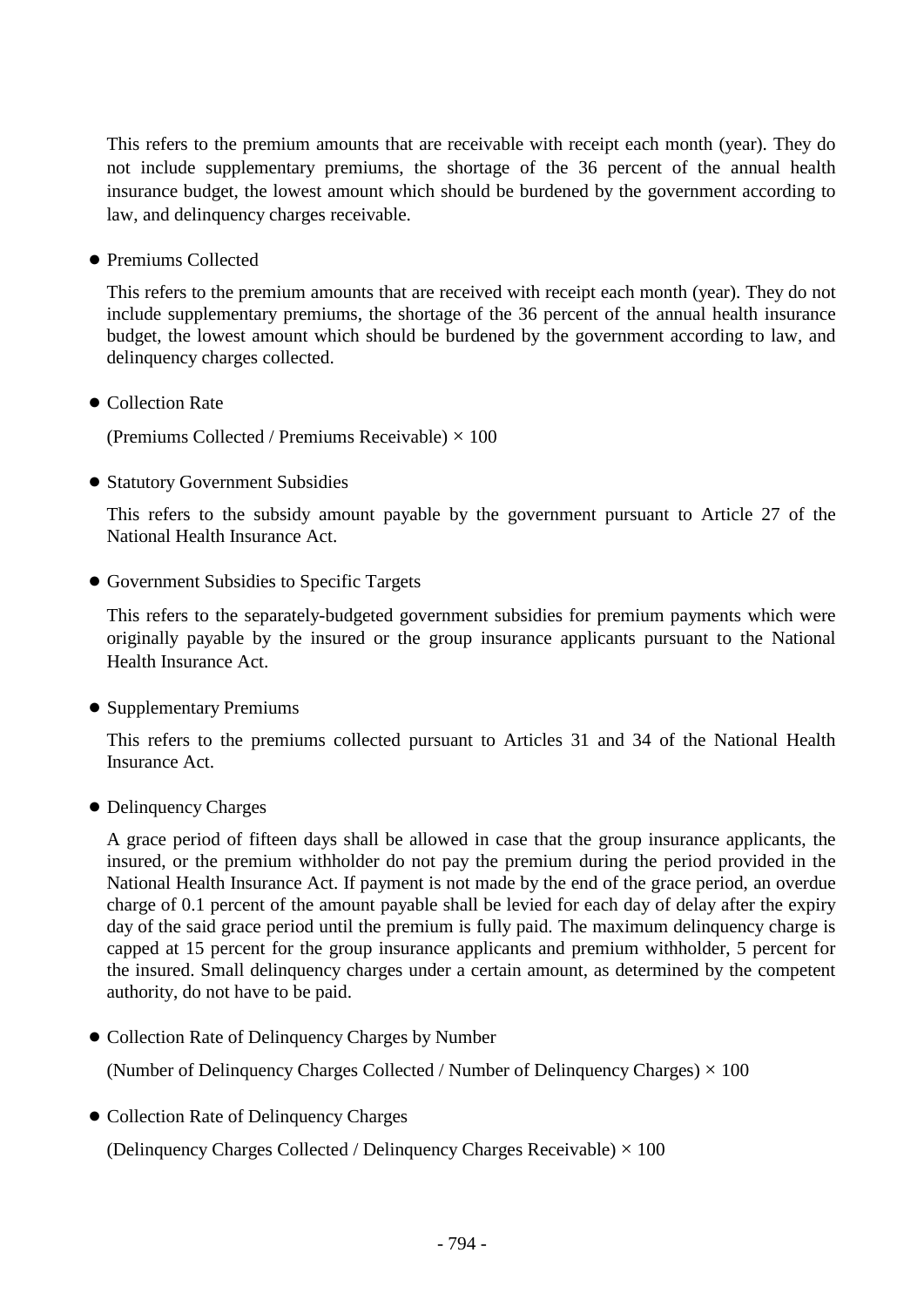## ● Reserve Fund

According to Article 76 of the National Health Insurance Act

In order to balance the insurance finances, this insurance shall set aside a reserve fund from the following sources:

- (1) Surplus from each fiscal year;
- (2) Premium overdue charges of this Insurance;
- (3) Profits generated from the management of the reserve fund.
- (4) Social health and welfare surcharge on tobacco and alcoholic products imposed by the government.
- (5) Incomes from sources with statutory grounds other than this Act.

Deficiency in the balance of insurance revenue and expenditure of each fiscal year shall be recovered by the reserve fund first.

● Revenues from Contribution of Tobacco

According to Article 4 of Tobacco Hazards Prevention Act, a health and welfare surcharge of NT\$20 per pack shall be imposed for tobacco products. According to the Allotment and Operation Regulation of the Tobacco Products Health and Welfare Surcharge, which was revised and promulgated by the Ministry of Health and Welfare and the Ministry of Finance on October 15, 2015, and was implemented in September 2015, the ratio of allocation to the reserve fund of the National Health Insurance decreases from 70 percent to 50 percent.

● Revenues from Surplus of Lotteries

According to Article 3 of the Regulations for Composition of the Public Welfare Lottery Supervisory Commission promulgated by the Ministry of Finance, 5 percent of surplus from public welfare lotteries (including 10 percent of surplus from sports lotteries) shall be allocated to the reserve fund of the National Health Insurance. However, in accordance with the amendment made to Article 8 of the Sports Lottery Issuance Act effective November 18, 2016, all surplus from the issuance of sports lotteries shall be utilized by the competent authority solely for the development of sports, therefore regulations stipulating that 10 percent of surplus from the issuance of sports lotteries shall be allocated to and combined with the surplus of public welfare lotteries have been deleted.

● Insurance Costs

Medical benefits, interest expenses, bad debt, and other expenses incurred from the NHI's insurance administration.

# **3. Contracting and Management of Medical Care Institutions**

● Local Community Hospitals, Metropolitan Hospitals and Academic Medical Centers

In accordance with Article 59 of the Enforcement Rules of the National Health Insurance Act, local community hospitals, metropolitan hospitals and academic medical centers refer to those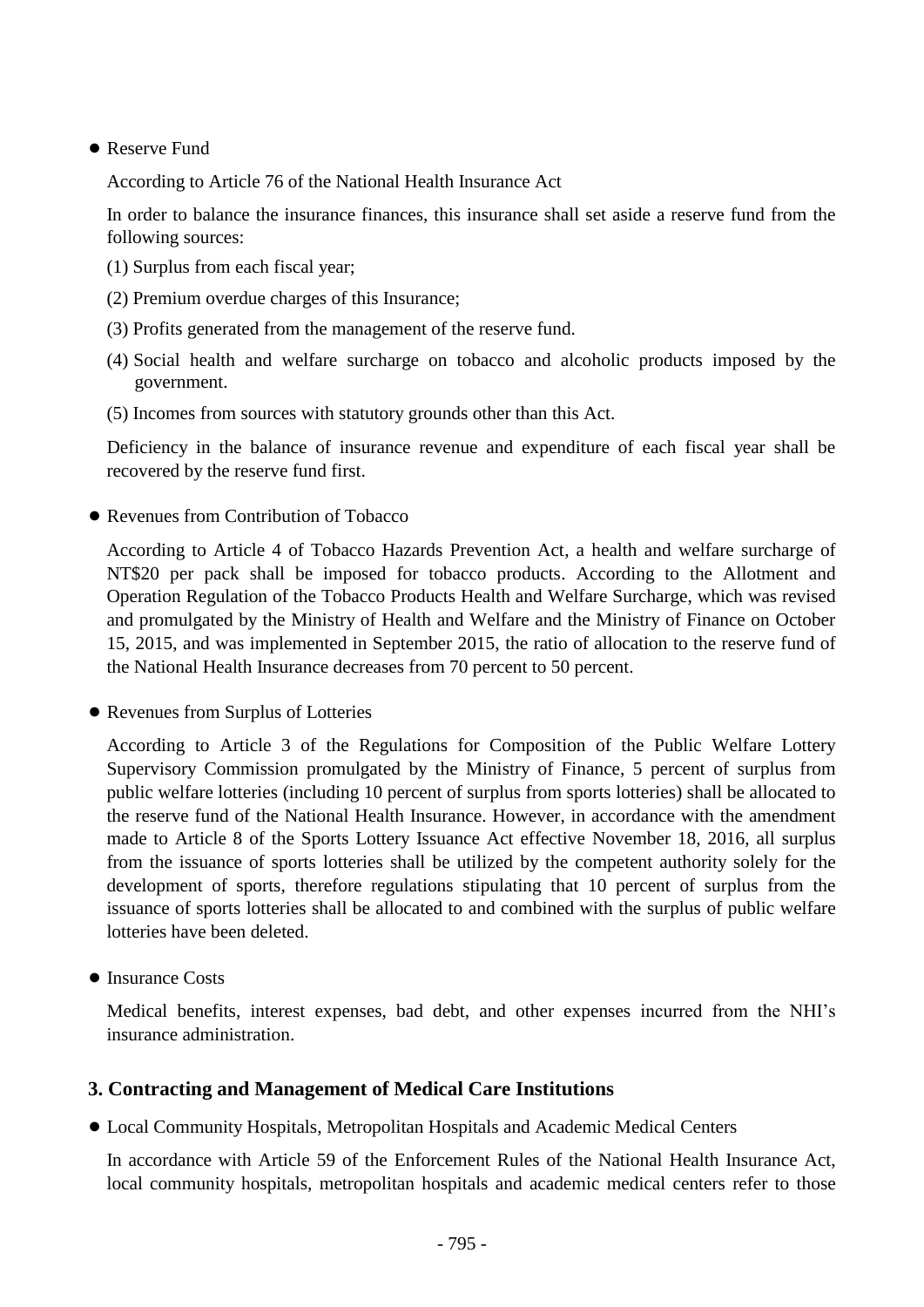local community hospitals, metropolitan hospitals and academic medical centers which have been evaluated and designated by hospital accreditation conducted by the competent authority.

● Insured Beds

Beds that are provided by contracted medical care institutions to beneficiaries without collecting the fees needed for the balance billing.

● Partially Insured beds

Beds that are provided by contracted medical care institutions to beneficiaries with collecting the fees needed for the balance billing.

● The Proportion of Insured Acute Beds

((Insured acute beds − emergency observation beds − hemodialysis beds − peritoneal dialysis beds − nursery beds) in contracted hospitals / (Acute beds − emergency observation beds − hemodialysis beds – peritoneal dialysis beds – nursery beds) in contracted hospitals)  $\times$  100

● The Proportion of Insured Chronic Beds

(Insured chronic beds in contracted hospitals / Chronic beds in contracted hospitals)  $\times$  100

● Corrections

In accordance with Article 36 of the Regulations Governing Contracting and Management of NHI Medical Care Institutions, the insurer may impose one contract-violation point to the insurance medical care institutions for any of the following circumstances:

- (1) Patient transfer not conducted in accordance with medical laws or laws and regulations in relation to the National Health Insurance;
- (2) Violation of Articles 10 to 14, Articles 16 to 17, Article 25, Paragraph 2 of Article 32, Article 33 or Article 34;
- (3) Failure to audit the medical papers of insurance beneficiaries in accordance with the Regulations Governing the Medical Services Covered under National Health Insurance. Notwithstanding, the above may not apply to the case where the NHI IC card is later submitted for inspection after emergency treatment is given.
- (4) Failure to return the medical expenses paid by insurance beneficiaries at their own expenses, as stipulated by the Regulations;
- (5) Failure to charge insurance beneficiaries the fees they shall pay at their own expenses or declare medical expenses, as stipulated by the Regulations;
- (6) Improper solicitation of patents for accepting medical services covered by the insurance and such behavior penalized by the health competent authority;
- (7) Improper request for difference payment from a beneficiary with the difference exceeding the maximum benefit set by the insurer;
- (8) In violation of Article 73 of the Act; or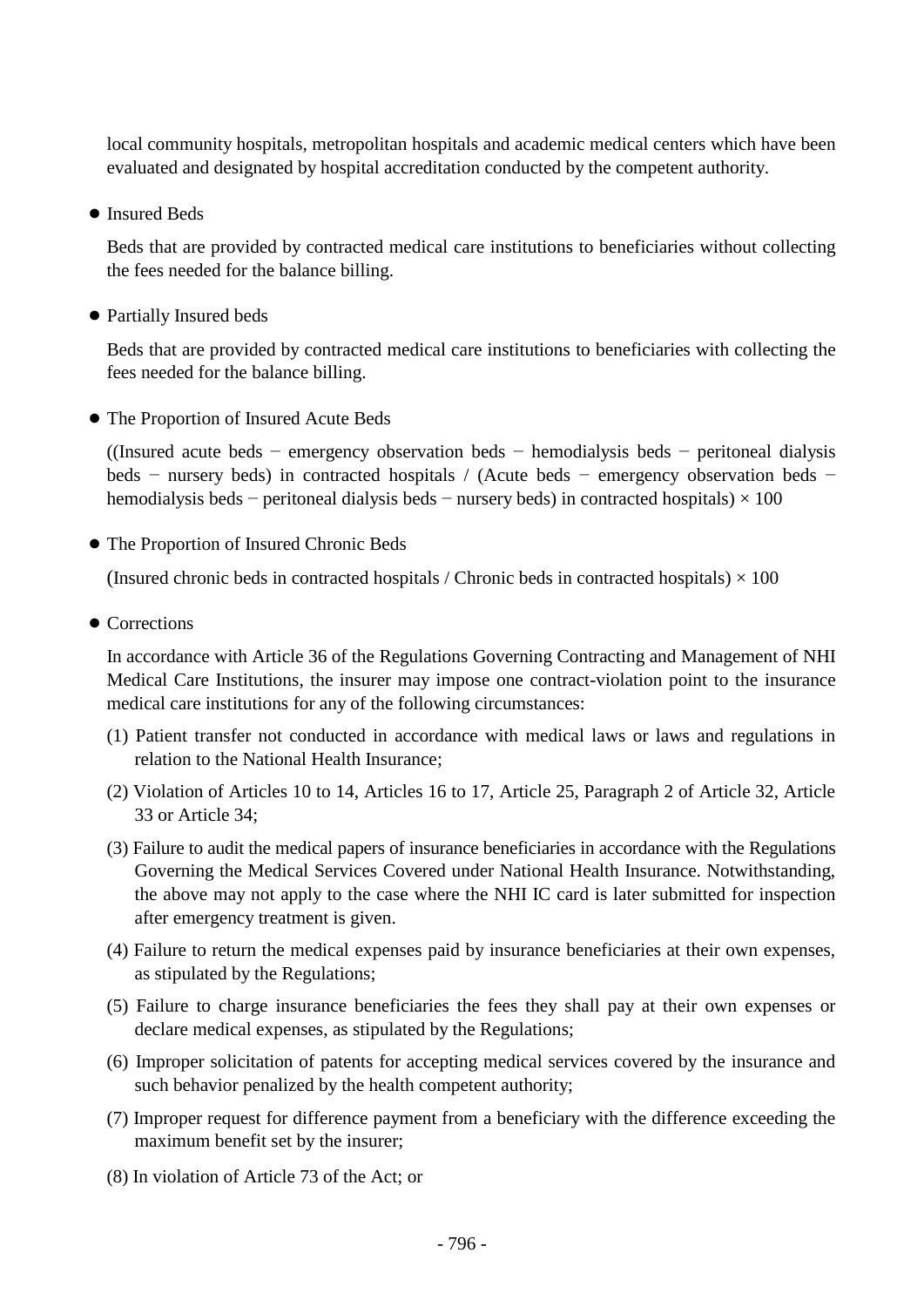(9) Failure to rectify the situation within the deadline set forth by the insurer.

● Penalties

In accordance with Article 37 of the Regulations Governing Contracting and Management of NHI Medical Care Institutions, the insurer may deduct ten times of the reported medical expenses by the insurance medical care institutions based on the average total value of the most recent quarter of their locations should the insurance medical care institutions be found under any of the following circumstances:

- (1) Failure to provide medical services according to prescriptions, medical history or other records;
- (2) Provision of medical services without diagnoses from physicians;
- (3) Prescriptions or medical expenses reported not recorded in medical history or records;
- (4) Failure to produce medical history or records to facilitate the reporting of medical expenses;
- (5) Declaration of medical expenses knowing that patients use insurance certificates of others;
- (6) Retention of personnel who are not qualified medical personnel to conduct medical personnel's duties other than those of physicians;

The insurer may directly deduct the medical expenses payable to the insurance medical care institutions for the abovementioned deductions.

- Suspension of Contract
	- (1) In accordance with Article 38 of the Regulations Governing Contracting and Management of NHI Medical Care Institutions, the insurer shall suspend the contract for one month if the insurance medical care institution has any of the following circumstances during the term of the contract. Notwithstanding, in the case of contracted hospitals, the insurer may suspend the medical department or specific service item which violates the requirement, or the outpatient, inpatient services in whole or in part for one month in accordance with the seriousness of the violation.
		- i. Violation of Article 68 or Paragraph 1 of Article 80 and again after three disciplinary actions by the insurer;
		- ii. Violation of Article 36 and subject to the punitive measure of three contract-violation points and the same violation again;
		- iii. One of the subparagraphs in the preceding article after medical expenses being deducted three times;
		- iv. Refusal to provide appropriate medical services to insurance beneficiaries and such offense being significant.
	- (2) In accordance with Article 39 of the Regulations Governing Contracting and Management of NHI Medical Care Institutions, the insurer may suspend the contract for one to three months if the contracted insurance medical care institution has any of the following circumstances during the term of the contract. Notwithstanding, in the case of contracted hospitals, the insurer may suspend the medical department or specific service item which violates the requirement, or the outpatient, inpatient services in whole or in part for one to three months in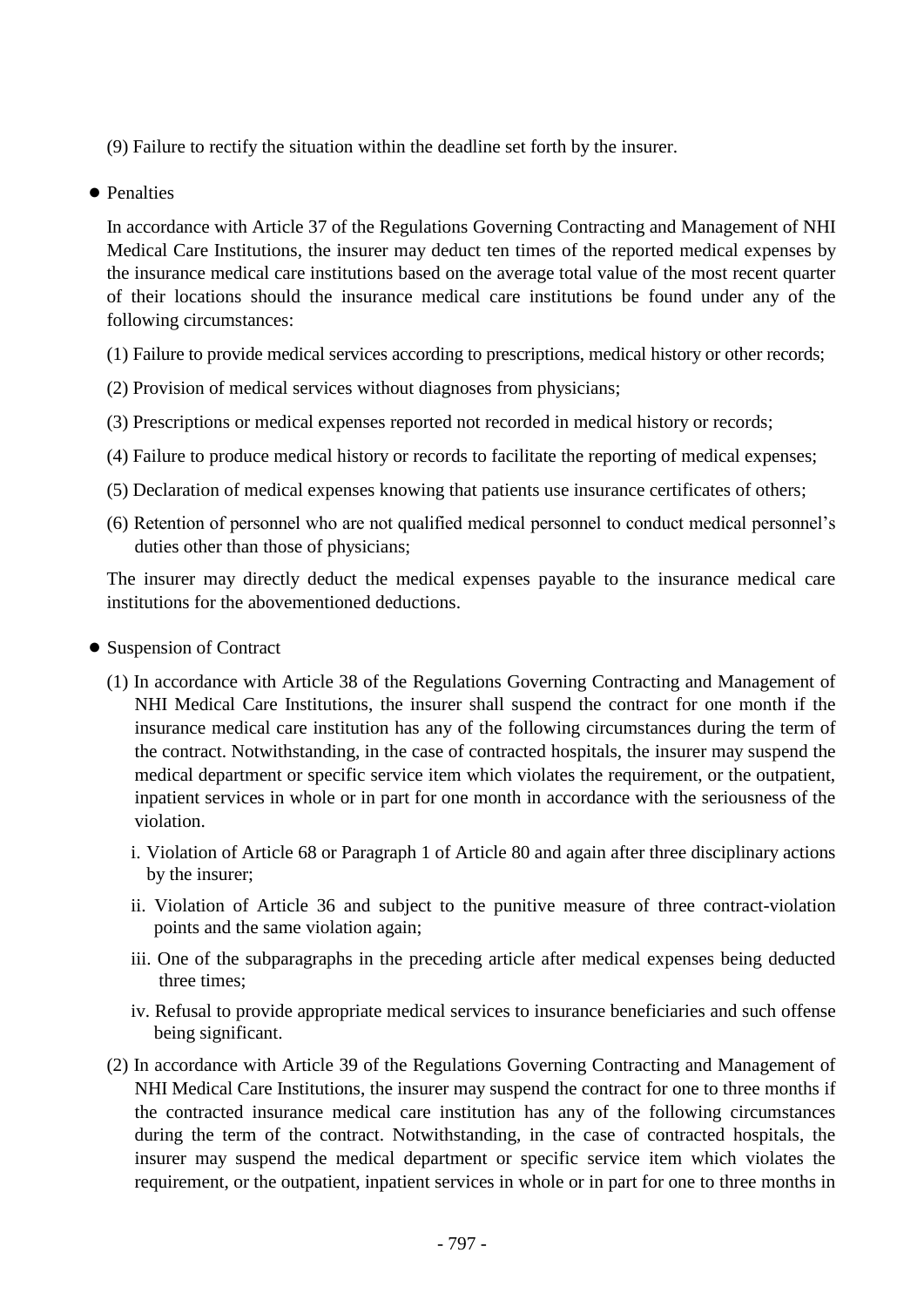accordance with the seriousness of the violation.

- i. Declaration of medical expenses incurred by non-beneficiaries in the name of beneficiaries;
- ii. Provision of medications, nutrient supplements or other items not necessary for treatments to beneficiaries, registration of unnecessary medical services and declaration of medical expenses;
- iii. Falsifying medical expenses by forging medical records with no diagnosis or treatment rendered;
- iv. Other unscrupulous behavior or false certifications, reports or statements in order to declare medical expenses; or
- v. Retention of personnel who are not qualified physicians to provide medical services for beneficiaries and declaring medical expenses by the contracted medical care institution.
- Termination of Contract

In accordance with Article 40 of the Regulations Governing Contracting and Management of NHI Medical Care Institutions, the insurer shall terminate the contract if the contracted insurance medical care institution has any of the following circumstances. Notwithstanding, in the case of contracted hospitals, the insurer may suspend the medical department or specific service item which violates the requirement, or the outpatient, inpatient services in whole or in part for one year in accordance with the seriousness of the violation.

- (1) Insurance medical care institutions or their responsible medical personnel has been suspended pursuant to the preceding Article and the same offence was found within five years after the completion of such suspension;
- (2) Unscrupulous behavior or false certifications, reports or statements to declare medical expenses and such offense being significant;
- (3) Violation of medical laws and regulations, and practicing licenses revoked by the competent health authority;
- (4) The contracted insurance medical care institution retains personnel who are not qualified physicians to provide medical services for beneficiaries and declare medical expenses, which is deemed as a serious violation.
- (5) Reporting of false dates in order to declare the expenses for medical services rendered to insurance beneficiaries during the period when the contract is suspended; or requesting other insurance medical care institutions to declare such expenses;
- (6) Contract terminated or suspended for a year pursuant to the above subparagraphs 1-5, and aforesaid offenses found within one year of resumed contracting after the previous contract termination or suspension of the contract.

No application for contracting is permitted within one year after the termination of the contract pursuant to the preceding paragraph.

## **4. Medical Benefits**

● Number of Outpatient Cases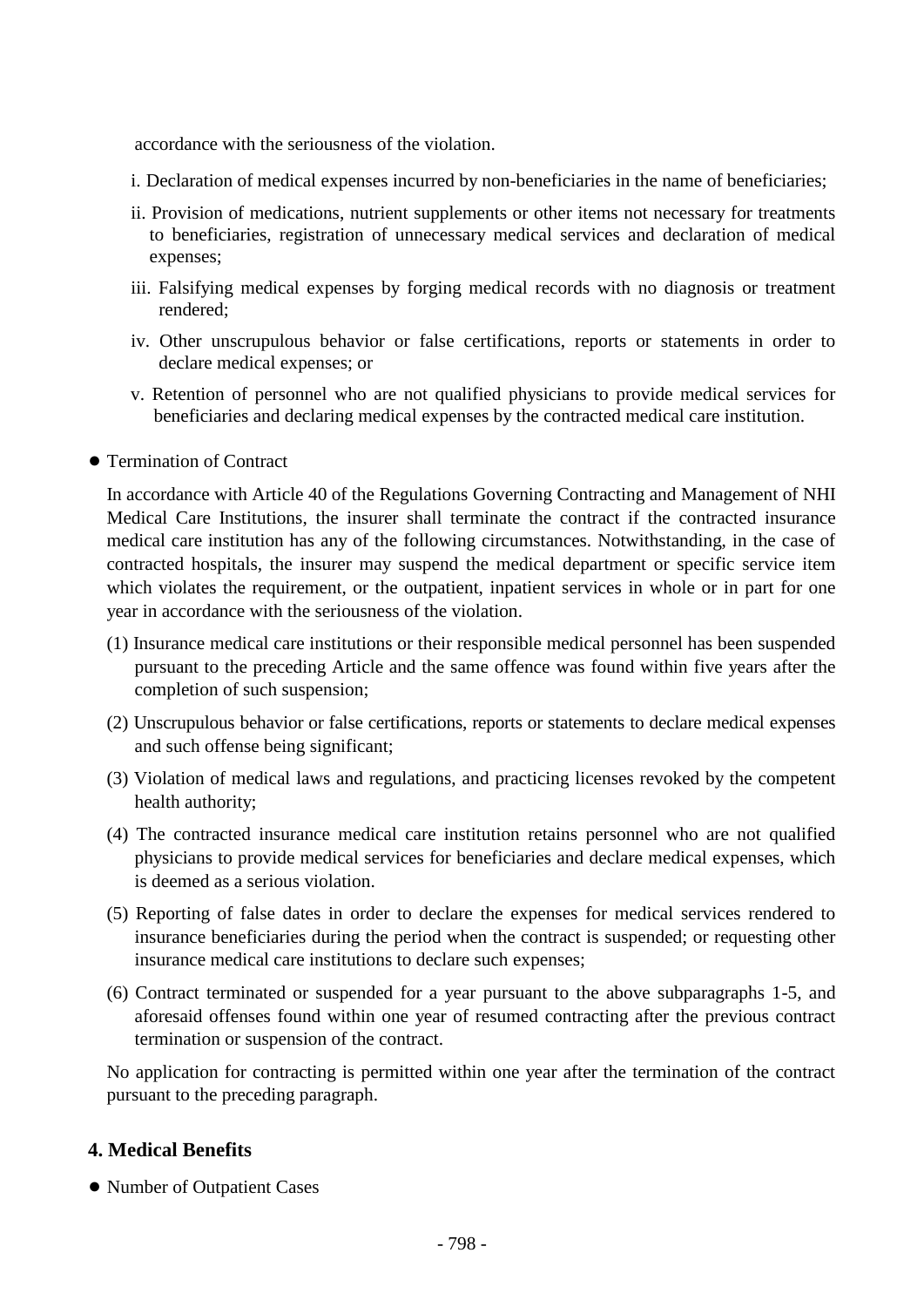The number of outpatient cases was claimed by contracted medical care institutions; delivery institutions were excluded.

● Number of Inpatient Cases

The number of inpatient cases was claimed by contracted medical care institutions. For the filing of inpatient cases, if the beneficiary has not checked out of the hospital at the end of the month, the expenses should be filed altogether after the beneficiary has checked out. For chronically hospitalized patients, filing may be done every two months. Monthly filing is also allowed if deemed necessary.

● Medical Points

Requested Points + Copayment

● Requested Points

This refers to those being claimed on such year or month.

● Copayment

This refers to the medical expense borne by the beneficiary when visiting a contracted medical care institution for treatment.

● Approved Medical Benefit Payments (points)

The payments (points) that are granted in accordance to the fee incurred on such year or month after initial verification.

● Inpatient Days

This refers to the days starting from the day that the beneficiary is checked into the hospital, including days occupying acute and chronic beds, until the day the beneficiary is checked out of the hospital (but the day of checkout is not counted).

● Average Medical Points per Case

Medical Points / Number of Cases

● Average Length of Stay

Days in the hospital / Number of Cases

● Average Medical Points per Day

Medical Points / Days in the Hospital

- Reimbursement of Advanced Medical Expenses for Out-of-Plan Services
	- (1) According to Article 55 of the National Health Insurance Act, the following may apply for reimbursement of self-advanced medical expenses from the insurer: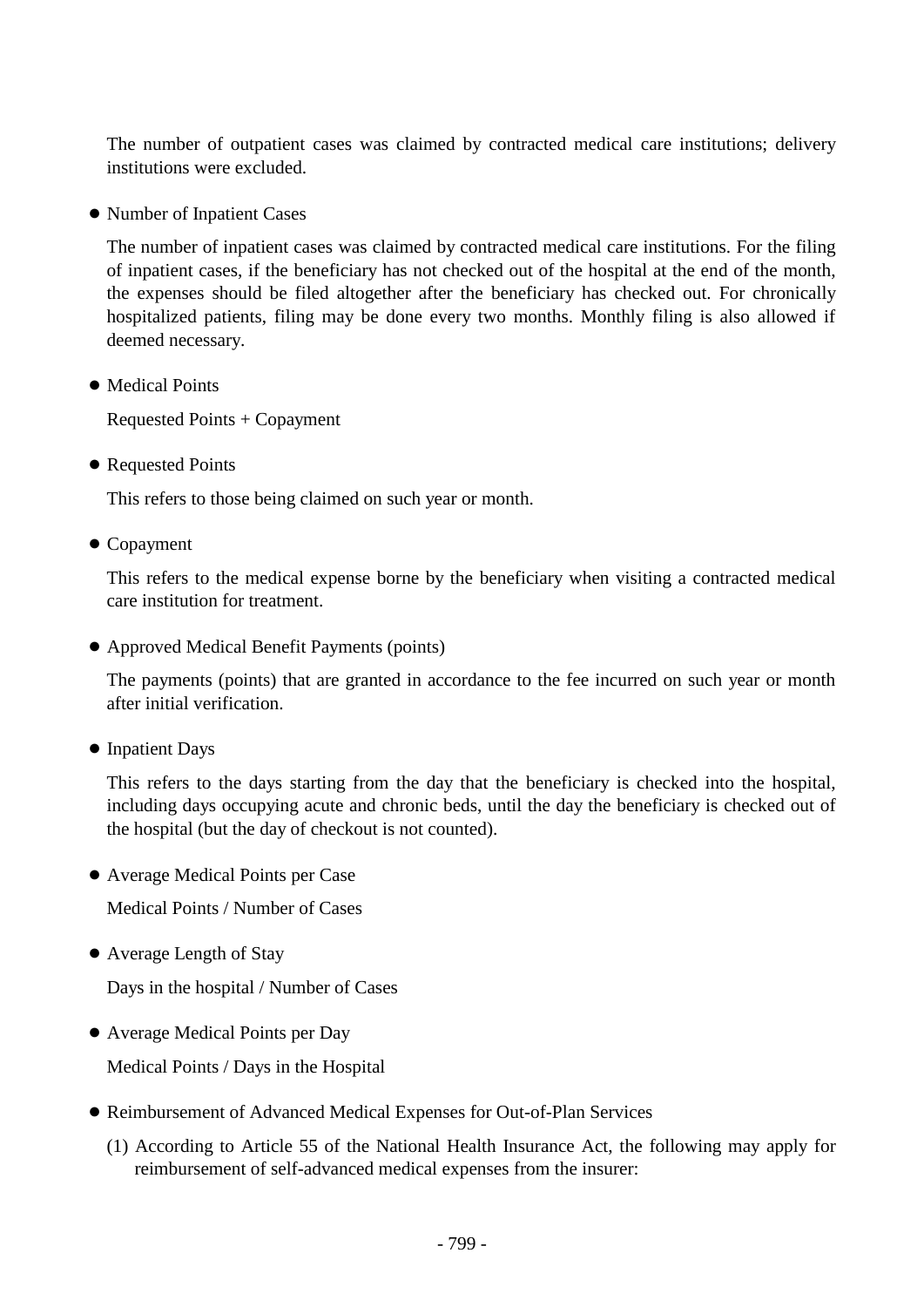- i. Those within the Taiwan area who avail of medical visit from non-contracted medical institutions due to emergency or childbirth;
- ii. Those outside of the Taiwan area who are afflicted with special illness as determined by the insurer and requiring local medical care due to unforeseen illnesses or emergency childbirth. The reimbursement amount should not be higher than the maximum amount set by the Competent Authority;
- iii. Those who received medical care services at contracted medical care institutions when their coverage was temporarily suspended but have already paid their premium in full. Those who get medical visits in non-contracted medical care institutions shall fall under the preceding two subparagraphs;
- iv. Those who receive treatment or who give birth in contracted medical institutions and have to self-advanced medical expenses due it is non-attributable to the insured;
- v. Those who have covered their own expenses according to Article 47, the annual accumulation of which has already exceeded the maximum amount set by the Competent Authority.
- (2) According to Article 56 of the National Health Insurance Act, the insured should apply for reimbursement of self-advanced medical expenses according to the preceding article in the following deadlines:
	- i. Insured persons under subparagraphs 1, 2, or 4 must apply for reimbursement of medical expenses within six months from the day of emergency treatment, or outpatient treatment, or discharge from the hospital. After the deadline, no application will be accepted. Sailors on an ocean-going fishing ship shall apply for reimbursement within six months from the date they come back from the sea.
	- ii. Insured persons under subparagraph 3 should apply for reimbursement within six months from the day relevant expenses are paid in full; this is applicable for cases within the last five years.
	- iii. Insured persons under subparagraph 5 should apply for reimbursement before June 30 of the following year.

The Competent Authority shall determine the documents required of insured persons applying for reimbursement of self-advanced medical expenses, reimbursement standards and procedure, and other relevant matters.

● Case-payment Cases

Case-payment Cases refer to those specified under Part VI of the National Health Insurance Medical Benefits and Reimbursement Schedule.

● Special Cases

Special cases executed in medical institutions that provide insurance which require examinations on a case by case basis.

● Pilot Project

A project that has not been under the payment standard, and shall be planned and promoted by the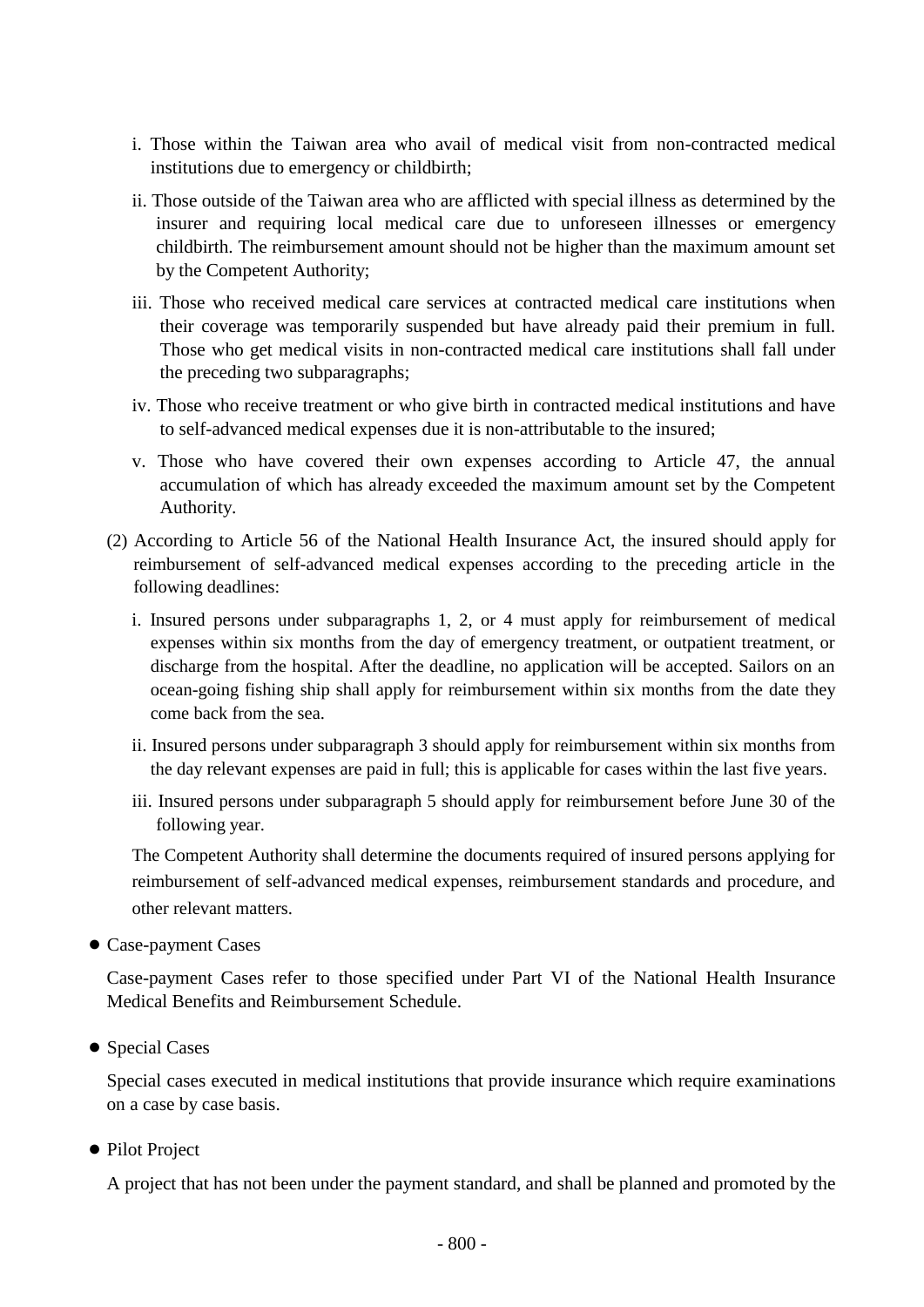NHIA or the department of global budget payment system.

● Tw-DRGs Cases

Tw-DRGs Cases refer to those specified under Part VII of the National Health Insurance Medical Benefits and Reimbursement Schedule.

● Inpatient Hospice Care Cases

Inpatient hospice care cases refer to those specified under section 8, chapter 1, Part II of the National Health Insurance Medical Benefits and Reimbursement Schedule.

● Commission cases

Commission cases refer to entrusted cases which are not covered under the National Health Insurance.

● Delivery Institutions

These include contracted pharmacies, medical laboratories, medical radiology centers, physical therapy clinics, occupational therapy clinics, and pathology centers.

● Major Illnesses/Injuries

This refers to the types of illness and injury according to Article 2 of Regulations Governing the Exemption of the National Health Insurance Beneficiaries from the Co-payment.

● Quarterly Floating Point Value

(Budget for the quarter − Approved non-floating points for general services − Reimbursement of advanced payments) / Approved floating points for general services

For dentistry (before 2007) and physician clinics, the global budget for the current quarter included the additional expenses incurred from new areas applicable to the "Separation of Prescription and Dispensing" policy.

● Quarterly Average Point Value

Budget for the quarter / (Approved non-floating points for general services + Approved floating points for general services + Reimbursement of advanced payments)

For dentistry (before 2007) and physician clinics, the global budget for the current quarter included the additional expenses incurred from new areas applicable to the "Separation of Prescription and Dispensing" policy.